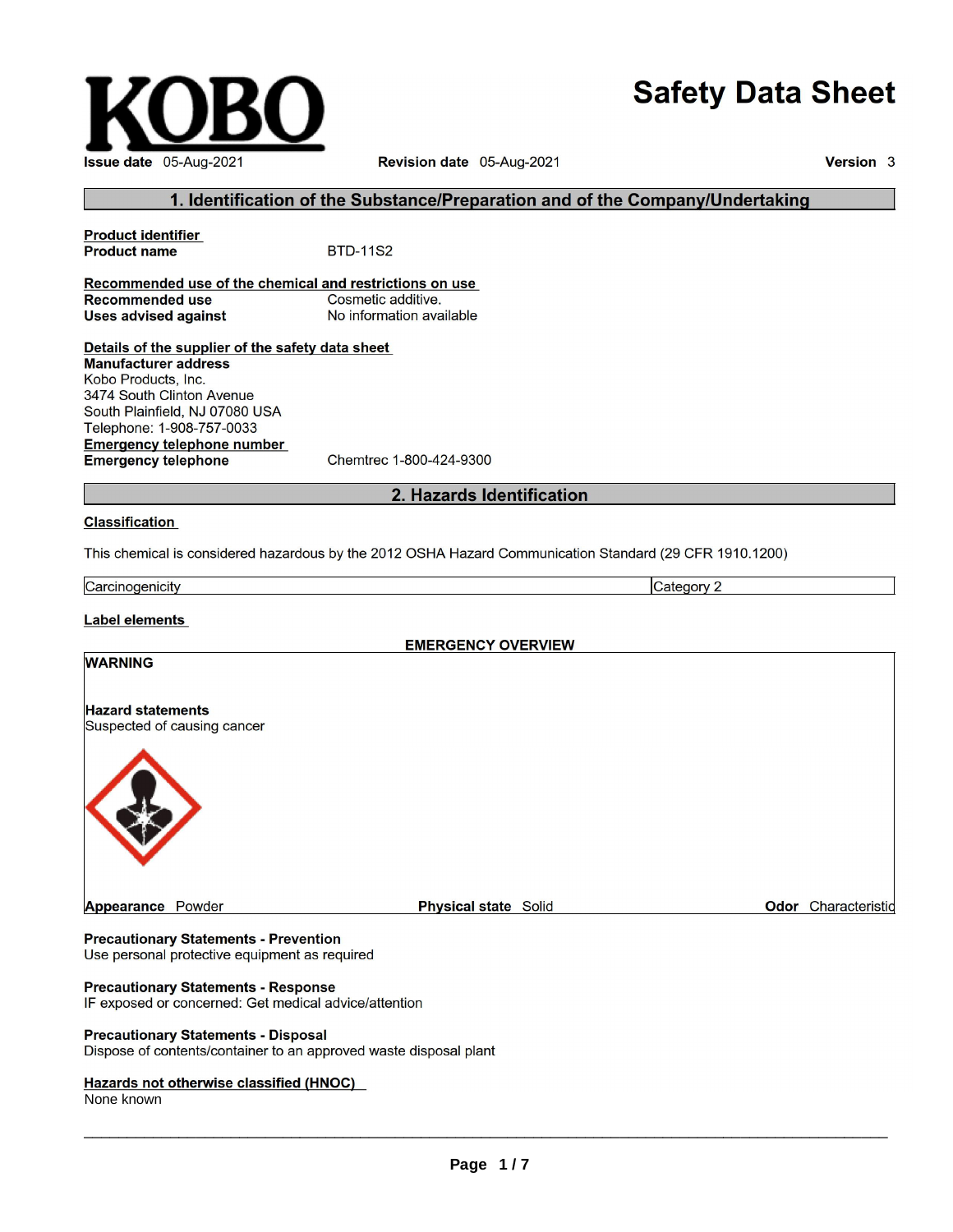**Other Information**<br>
• Toxic to aquatic life with long lasting effects

### **3. Composition/information on Ingredients**

 $\Box$ 

| Chemical<br>name                | CAS No                            | Weight-%          |
|---------------------------------|-----------------------------------|-------------------|
| Dioxide<br>l itanium.           | 13463-67-7                        | 5-99.0<br>97<br>- |
| <u>I</u> riethoxycaprylylsilane | $\overline{ }$<br>2943<br>.3-75-7 | $0.50 - 2.50$     |

| 4. First aid measures                                                      |                                                                                                                                    |  |
|----------------------------------------------------------------------------|------------------------------------------------------------------------------------------------------------------------------------|--|
| <b>First aid measures</b>                                                  |                                                                                                                                    |  |
| <b>General advice</b>                                                      | If symptoms persist, call a physician.                                                                                             |  |
| Eye contact                                                                | Rinse immediately with plenty of water, also under the eyelids, for at least 15 minutes. If<br>symptoms persist, call a physician. |  |
| <b>Skin contact</b>                                                        | Wash off immediately with soap and plenty of water while removing all contaminated<br>clothes and shoes.                           |  |
| <b>Inhalation</b>                                                          | Remove to fresh air. If breathing is irregular or stopped, administer artificial respiration.                                      |  |
| Ingestion                                                                  | If swallowed, do not induce vomiting: seek medical advice immediately and show this<br>container or label.                         |  |
| Self-protection of the first aider                                         | Use personal protective equipment as required.                                                                                     |  |
| Most important symptoms and effects, both acute and delayed                |                                                                                                                                    |  |
| <b>Symptoms</b>                                                            | No known effects under normal use conditions.                                                                                      |  |
| Indication of any immediate medical attention and special treatment needed |                                                                                                                                    |  |
| Note to physicians                                                         | Effects of exposure (inhalation, ingestion or skin contact) to substance may be delayed.                                           |  |

### **5. Fire-fighting measures**

**Suitable extinguishing media**

Use extinguishing measures that are appropriate to local circumstances and the surrounding environment.

**Unsuitable extinguishing media** No information available.

#### **Specific hazards arising from the chemical** None in particular.

**Explosion data Sensitivity to mechanical impact None.**<br>**Sensitivity to static discharge** None. **Sensitivity to static discharge** 

#### **Protective equipment and precautions for firefighters**

Use personal protective equipment as required.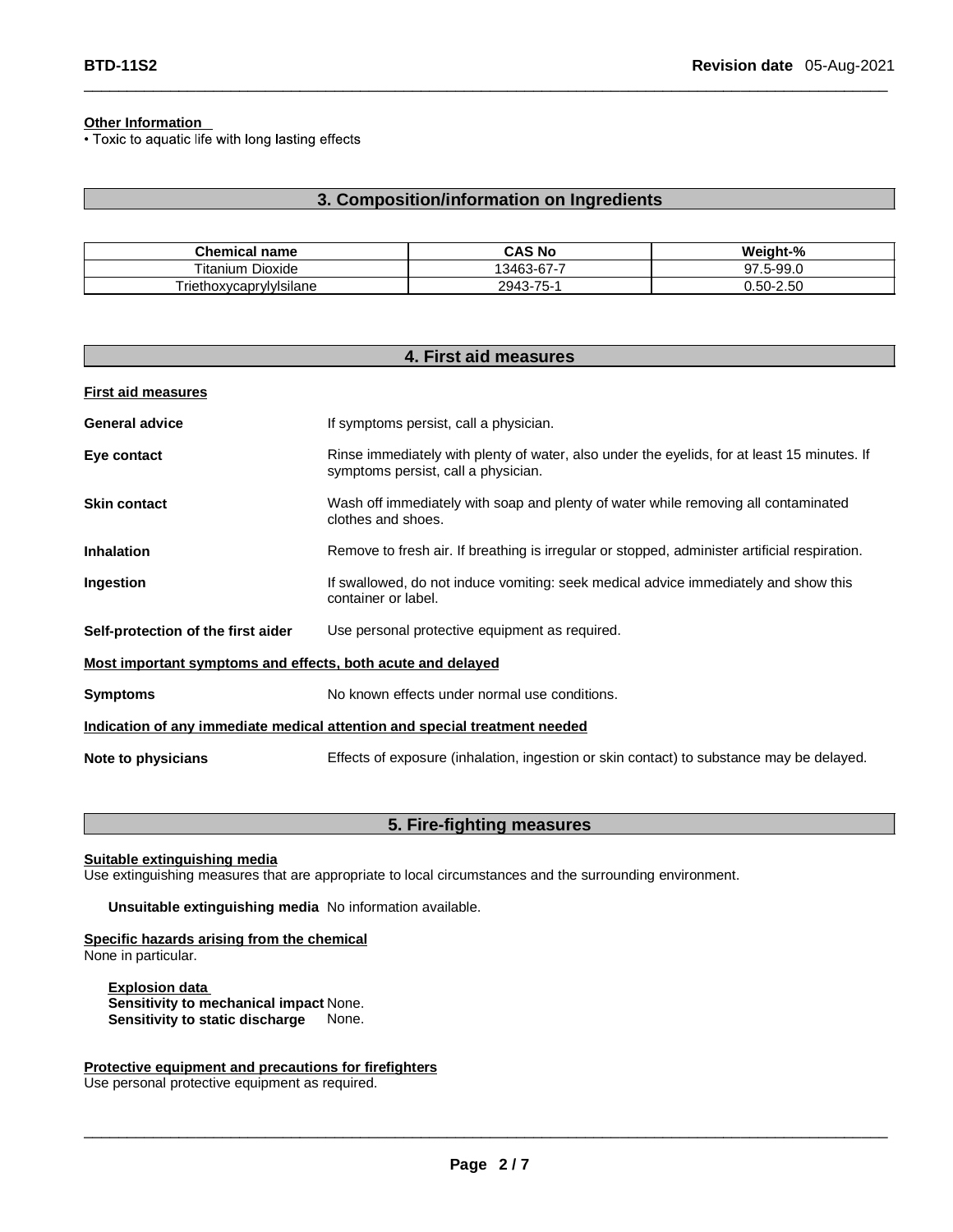### **6. Accidental release measures**

 $\Box$ 

### **Personal precautions, protective equipment and emergency procedures**

| <b>Personal precautions</b>                          | Use personal protective equipment as required. Wash thoroughly after handling. Avoid<br>contact with eyes. |  |
|------------------------------------------------------|------------------------------------------------------------------------------------------------------------|--|
| For emergency responders                             | Use personal protective equipment as required.                                                             |  |
| <b>Environmental precautions</b>                     | Collect spillage. Do not allow into any sewer, on the ground or into any body of water.                    |  |
| Methods and material for containment and cleaning up |                                                                                                            |  |
| <b>Methods for containment</b>                       | Prevent further leakage or spillage if safe to do so.                                                      |  |
| Methods for cleaning up                              | Avoid creating dust. Sweep up and shovel into suitable containers for disposal.                            |  |
| Prevention of secondary hazards                      | Clean contaminated objects and areas thoroughly observing environmental regulations.                       |  |

### **7. Handling and Storage**

### **Precautions for safe handling**

| Advice on safe handling | Use only in well-ventilated areas. Avoid contact with skin and eyes. Use personal protective |
|-------------------------|----------------------------------------------------------------------------------------------|
|                         | equipment as required.                                                                       |

### **Conditions for safe storage, including any incompatibilities**

| <b>Storage conditions</b> | Keep container tightly closed in a dry and well-ventilated place. Store at ambient conditions. |
|---------------------------|------------------------------------------------------------------------------------------------|
| Incompatible materials    | Incompatible with strong acids and bases.                                                      |

### **8. Exposure Controls/Personal Protection**

### **Control parameters**

#### **Exposure guidelines** .

| <b>Chemical name</b> | <b>ACGIH TLV</b>         | <b>OSHA PEL</b>                             | <b>NIOSH IDLH</b>           |
|----------------------|--------------------------|---------------------------------------------|-----------------------------|
| Titanium Dioxide     | TWA: $10 \text{ mg/m}^3$ | TWA: 15 $mg/m3$ total dust                  | IDLH: $5000 \text{ mg/m}^3$ |
|                      |                          | (vacated) TWA: $10 \text{ mg/m}^3$<br>total |                             |
|                      |                          | dust                                        |                             |
|                      |                          |                                             |                             |
|                      |                          |                                             |                             |

### **Appropriate engineering controls**

**Engineering controls** Ensure adequate ventilation, especially in confined areas.

### **Individual protection measures, such as personal protective equipment**

| <b>Eye/face protection</b>     | Wear safety glasses with side shields (or goggles).                                                                |
|--------------------------------|--------------------------------------------------------------------------------------------------------------------|
| Skin and body protection       | Wear protective gloves and protective clothing.                                                                    |
| <b>Respiratory protection</b>  | In case of insufficient ventilation, wear suitable respiratory equipment.                                          |
| General hygiene considerations | Handle in accordance with good industrial hygiene and safety practice. Wash contaminated<br>clothing before reuse. |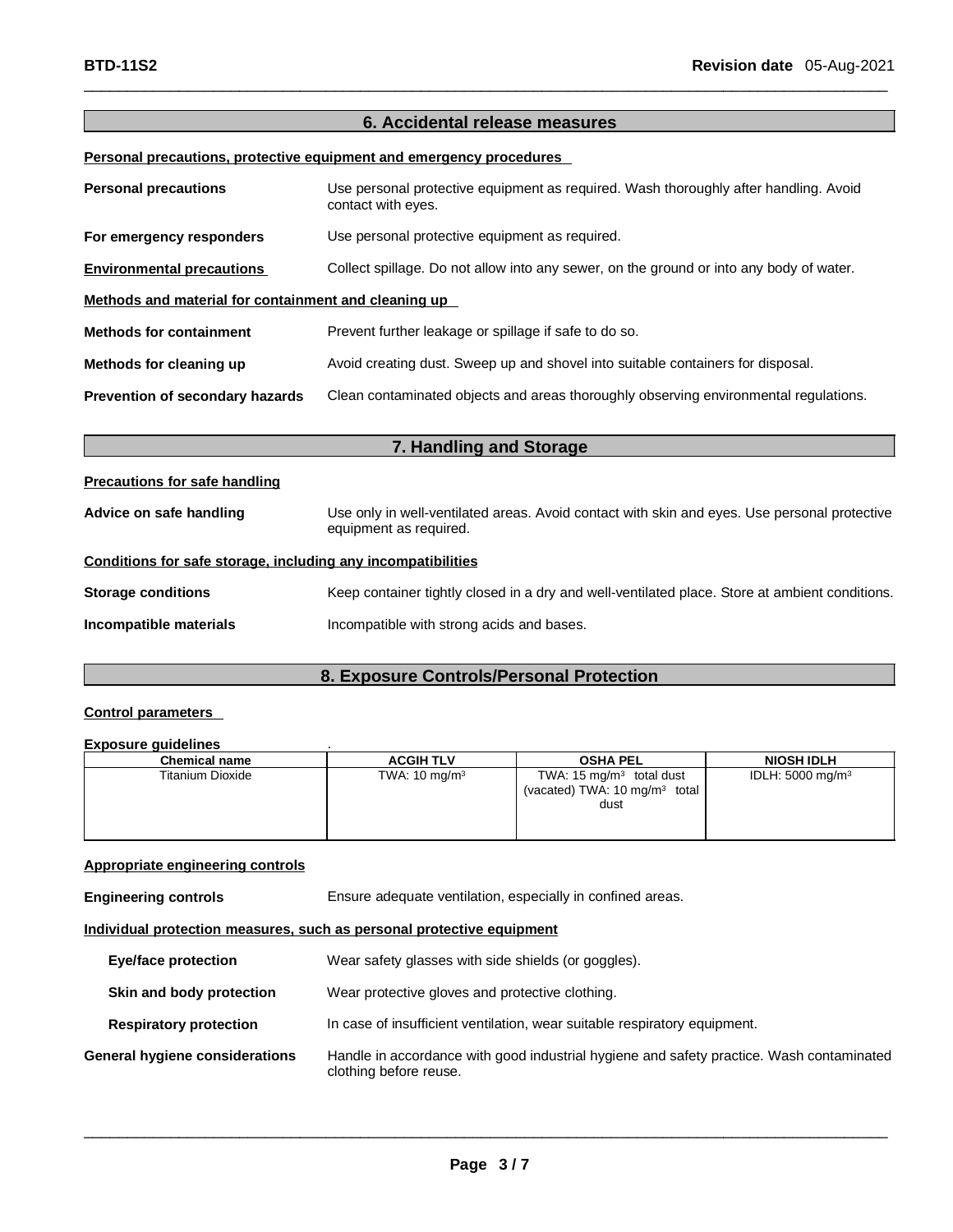### **9. Physical and Chemical Properties**

 $\Box$ 

### **Information on basic physical and chemical properties**

| <b>Physical state</b><br>Appearance<br>Color                                                                                                                                                                                                                                                                                                                                                                                                                                                                                                                                                                                                      | Solid<br>Powder<br>White                                                                                                                 | Odor<br><b>Odor threshold</b>                                                                                                                                                                                                                                                                                                                                                                                                                                                                                                                                        | Characteristic<br>No information available |
|---------------------------------------------------------------------------------------------------------------------------------------------------------------------------------------------------------------------------------------------------------------------------------------------------------------------------------------------------------------------------------------------------------------------------------------------------------------------------------------------------------------------------------------------------------------------------------------------------------------------------------------------------|------------------------------------------------------------------------------------------------------------------------------------------|----------------------------------------------------------------------------------------------------------------------------------------------------------------------------------------------------------------------------------------------------------------------------------------------------------------------------------------------------------------------------------------------------------------------------------------------------------------------------------------------------------------------------------------------------------------------|--------------------------------------------|
| <b>Property</b><br>pH<br>Melting point / freezing point<br>Boiling point / boiling range<br><b>Flash point</b><br><b>Evaporation rate</b><br>Flammability (solid, gas)<br><b>Flammability limit in air</b><br><b>Upper flammability limit</b><br>Lower flammability limit<br>Vapor pressure<br><b>Vapor density</b><br><b>Specific gravity</b><br><b>Water solubility</b><br>Solubility in other solvents<br><b>Partition coefficient</b><br><b>Autoignition temperature</b><br><b>Hyphen</b><br><b>Kinematic viscosity</b><br><b>Dynamic viscosity</b><br><b>Explosive properties</b><br><b>Oxidizing properties</b><br><b>Other Information</b> | <b>Values</b><br>Insoluble in water                                                                                                      | Remarks • Method<br>No information available<br>No information available<br>No information available<br>No information available<br>No information available<br>No information available<br>No information available<br>No information available<br>No information available<br>No information available<br>No information available<br>No information available<br>No information available<br>No information available<br>No information available<br>No information available<br>No information available<br>No information available<br>No information available |                                            |
| Softening point<br><b>Molecular weight</b><br><b>VOC Content (%)</b><br><b>Density</b><br><b>Bulk density</b>                                                                                                                                                                                                                                                                                                                                                                                                                                                                                                                                     | No information available<br>No information available<br>No information available<br>No information available<br>No information available |                                                                                                                                                                                                                                                                                                                                                                                                                                                                                                                                                                      |                                            |

### **10. Stability and Reactivity**

#### **Reactivity** No data available

**Chemical stability**

Stable under normal conditions.

#### **Possibility of hazardous reactions** None under normal processing.

**Hazardous polymerization** Hazardous polymerization does not occur.

## **Conditions to avoid**

None known.

### **Incompatible materials**

Incompatible with strong acids and bases.

### **Hazardous decomposition products**

None under normal use conditions.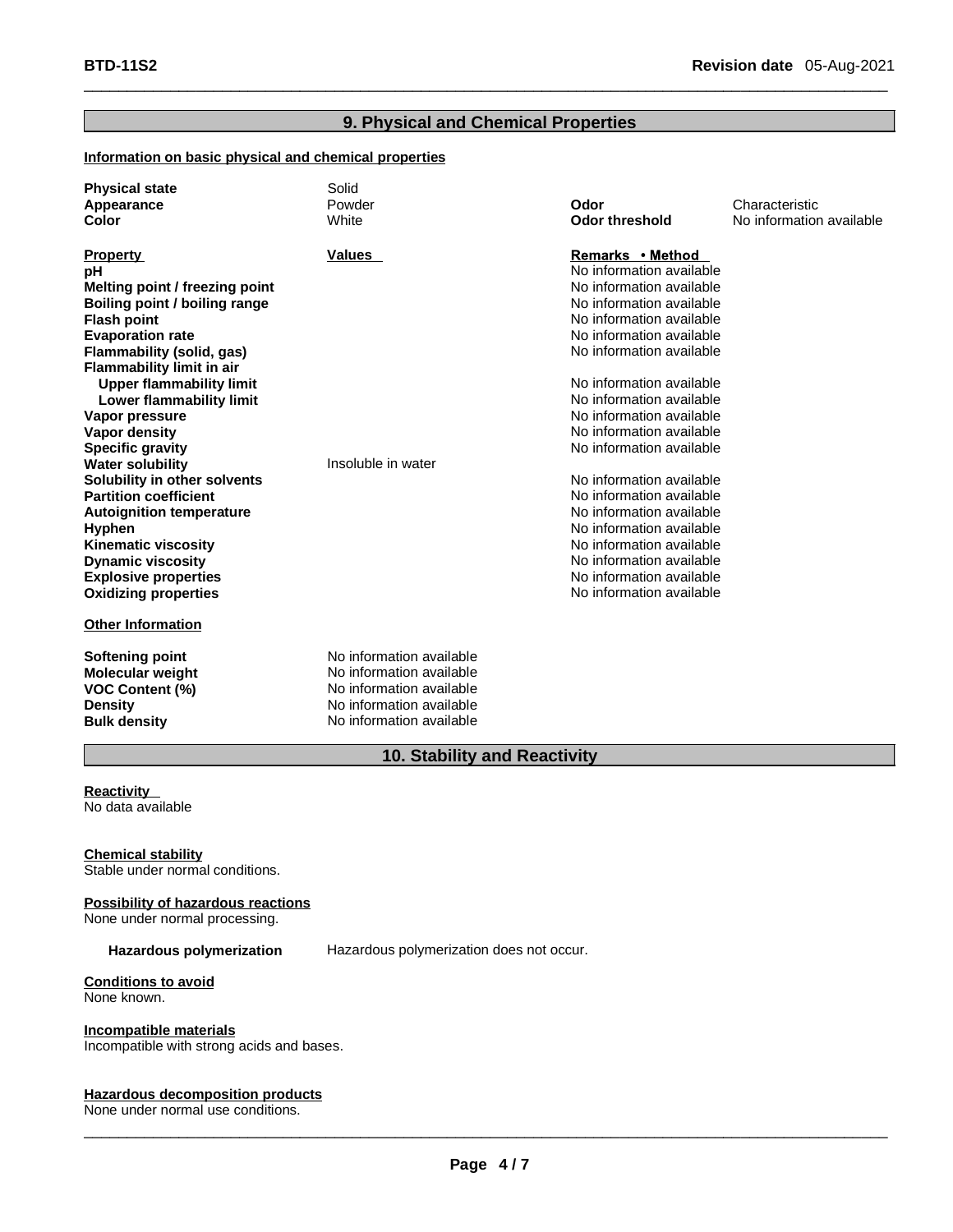### **11. Toxicological Information**

 $\Box$ 

### **Information on likely routes of exposure**

#### **Product information**

| <b>Inhalation</b>   | No data available. |
|---------------------|--------------------|
| Eye contact         | No data available. |
| <b>Skin contact</b> | No data available. |
| Ingestion           | No data available. |

#### **Component Information**

| <b>Chemical name</b>    | Oral LD50               | Dermal LD50                | <b>Inhalation LC50</b>  |
|-------------------------|-------------------------|----------------------------|-------------------------|
| Titanium Dioxide        | 10000 ma/ka (Rat)       |                            | $= 5.09$ mg/L (Rat) 4 h |
| Triethoxycaprylylsilane | = 10060 µL/kg<br>,Rat \ | = 6730 mg/kg (<br>(Rabbit) | $> 22$ ppm (Rat) 4 h    |
|                         |                         | > 8000 mg/kg (<br>Rabbit)  |                         |

#### **Symptoms related to the physical, chemical and toxicological characteristics**

**Symptoms** No information available.

#### **Delayed and immediate effects as well as chronic effects from short and long-term exposure**

| <b>Skin corrosion/irritation</b>  | No information available.                                                                |
|-----------------------------------|------------------------------------------------------------------------------------------|
| Serious eye damage/eye irritation | No information available.                                                                |
| <b>Irritation</b>                 | No information available.                                                                |
| <b>Corrosivity</b>                | No information available.                                                                |
| <b>Sensitization</b>              | No information available.                                                                |
| Germ cell mutagenicity            | No information available.                                                                |
| Carcinogenicity                   | This product contains one or more substances which are classified by IARC as             |
|                                   | carcinogenic to humans (Group I), probably carcinogenic to humans (Group 2A) or possibly |
|                                   | carcinogenic to humans (Group 2R)                                                        |

| <b>Carcinouenic</b><br>ιU<br>пинањ<br><b>UUUUU ZDI.</b> |              |                     |      |               |
|---------------------------------------------------------|--------------|---------------------|------|---------------|
| Chemio<br>name                                          | <b>ACGIH</b> | <b>IADC</b><br>IAIV | NITE | റല മ<br>ארוטי |
| Titaniun<br>Dioxide                                     |              | 2Ε<br>' iroup       |      |               |

IARC (International Agency for Research on Cancer)

*Group 2B - Possibly Carcinogenic to Humans*

OSHA (Occupational Safety and Health Administration of the US Department of Labor)

## *X - Present*

| No information available. |
|---------------------------|
| No information available. |
| No information available. |
| No information available. |
| No information available. |
| No information available. |
|                           |

### **12. Ecological Information**

#### **Ecotoxicity**

| <b>Chemical name</b>    | Algae/aguatic plants | ™ish                            | Crustacea |
|-------------------------|----------------------|---------------------------------|-----------|
| Triethoxycaprylylsilane |                      | 0.055: 96 h Oncorhynchus mykiss |           |
|                         |                      | ma/L LC50 flow-through          |           |

### **Persistence and degradability**

Not readily biodegradable.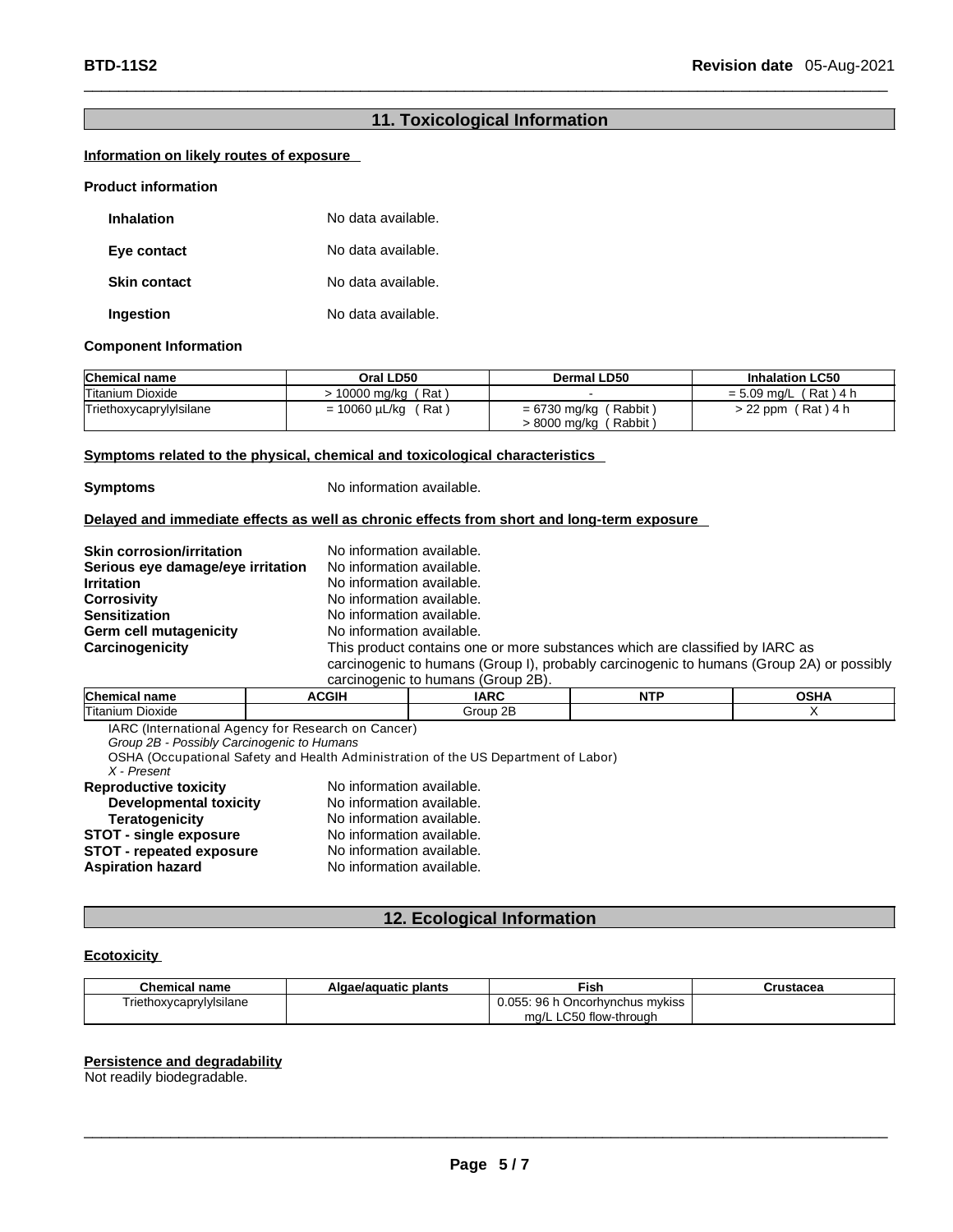### **Bioaccumulation**

No information available.

**Other adverse effects** No information available

| <b>13. Disposal Considerations</b> |                                                                                                        |  |  |
|------------------------------------|--------------------------------------------------------------------------------------------------------|--|--|
| Waste treatment methods            |                                                                                                        |  |  |
| <b>Disposal of wastes</b>          | Disposal should be in accordance with applicable regional, national and local laws and<br>regulations. |  |  |
| <b>Contaminated packaging</b>      | Disposal should be in accordance with applicable regional, national and local laws and<br>regulations. |  |  |

 $\Box$ 

| <b>14. Transport Information</b> |                         |  |  |
|----------------------------------|-------------------------|--|--|
| <b>DOT</b>                       | Not regulated           |  |  |
| ICAO (air)                       | Not regulated           |  |  |
| <b>IATA</b>                      | Not regulated           |  |  |
| <b>IMDG</b>                      | Not regulated           |  |  |
| RID                              | Not regulated           |  |  |
| <b>ADR</b>                       | Not regulated Regulated |  |  |

### **15. Regulatory information**

| <b>International Inventories</b> |          |
|----------------------------------|----------|
| <b>TSCA</b>                      | Complies |
| <b>DSL/NDSL</b>                  | Complies |
| <b>EINECS/ELINCS</b>             | Complies |
| <b>ENCS</b>                      | Complies |
| <b>IECSC</b>                     | Complies |
| <b>KECL</b>                      | Complies |
| <b>PICCS</b>                     | Complies |
| <b>AICS</b>                      | Complies |
|                                  |          |

 **Legend:**

 **TSCA** - United States Toxic Substances Control Act Section 8(b) Inventory

 **DSL/NDSL** - Canadian Domestic Substances List/Non-Domestic Substances List

 **EINECS/ELINCS** - European Inventory of Existing Chemical Substances/European List of Notified Chemical Substances

 **ENCS** - Japan Existing and New Chemical Substances

 **IECSC** - China Inventory of Existing Chemical Substances

 **KECL** - Korean Existing and Evaluated Chemical Substances

 **PICCS** - Philippines Inventory of Chemicals and Chemical Substances

 **AICS** - Australian Inventory of Chemical Substances